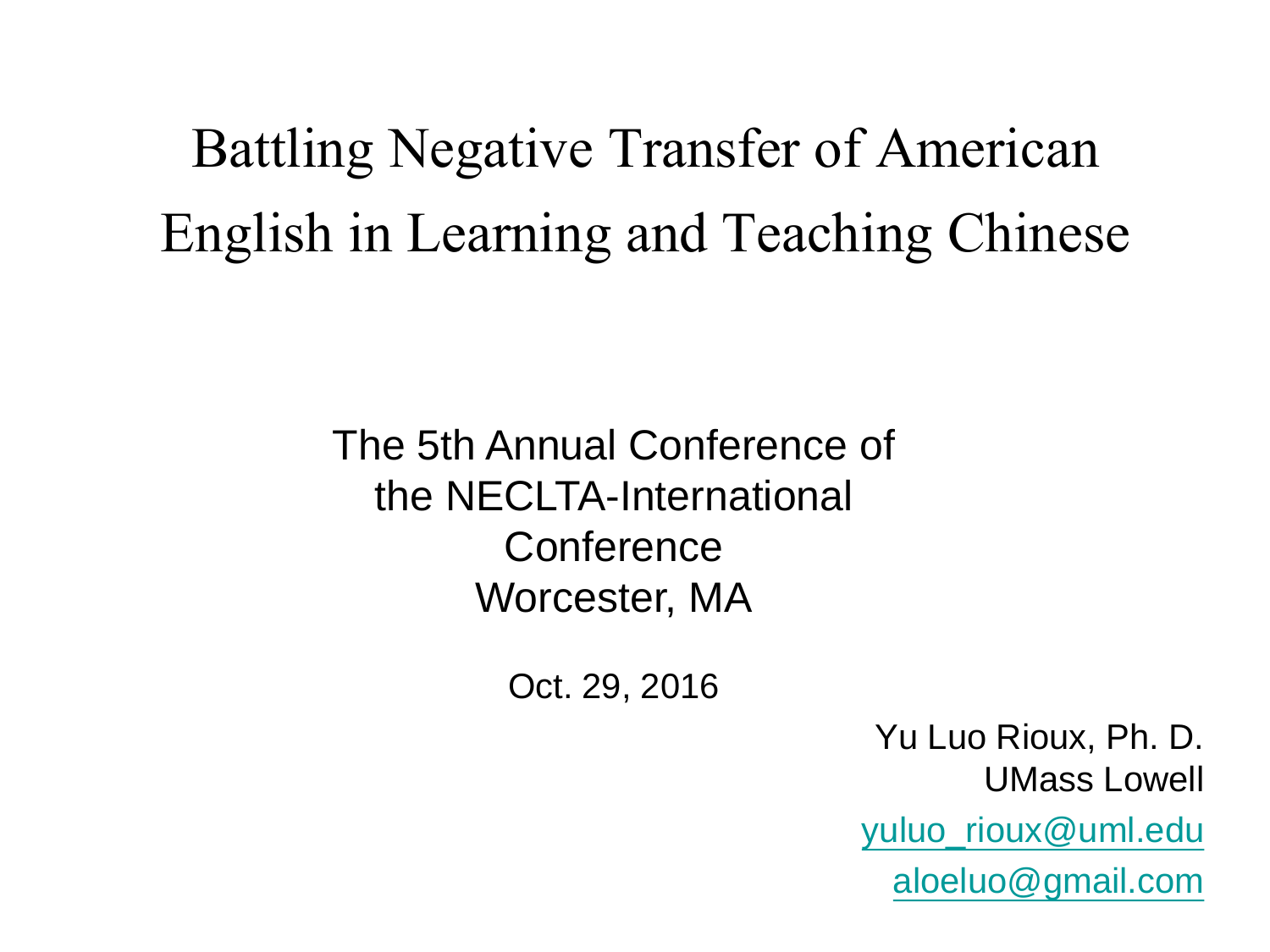## Battling Negative Transfer of American English in Learning and Teaching Chinese

- Negative Transfer
- Negative Transfer of American English
- Overcoming Negative Transfer (beginners)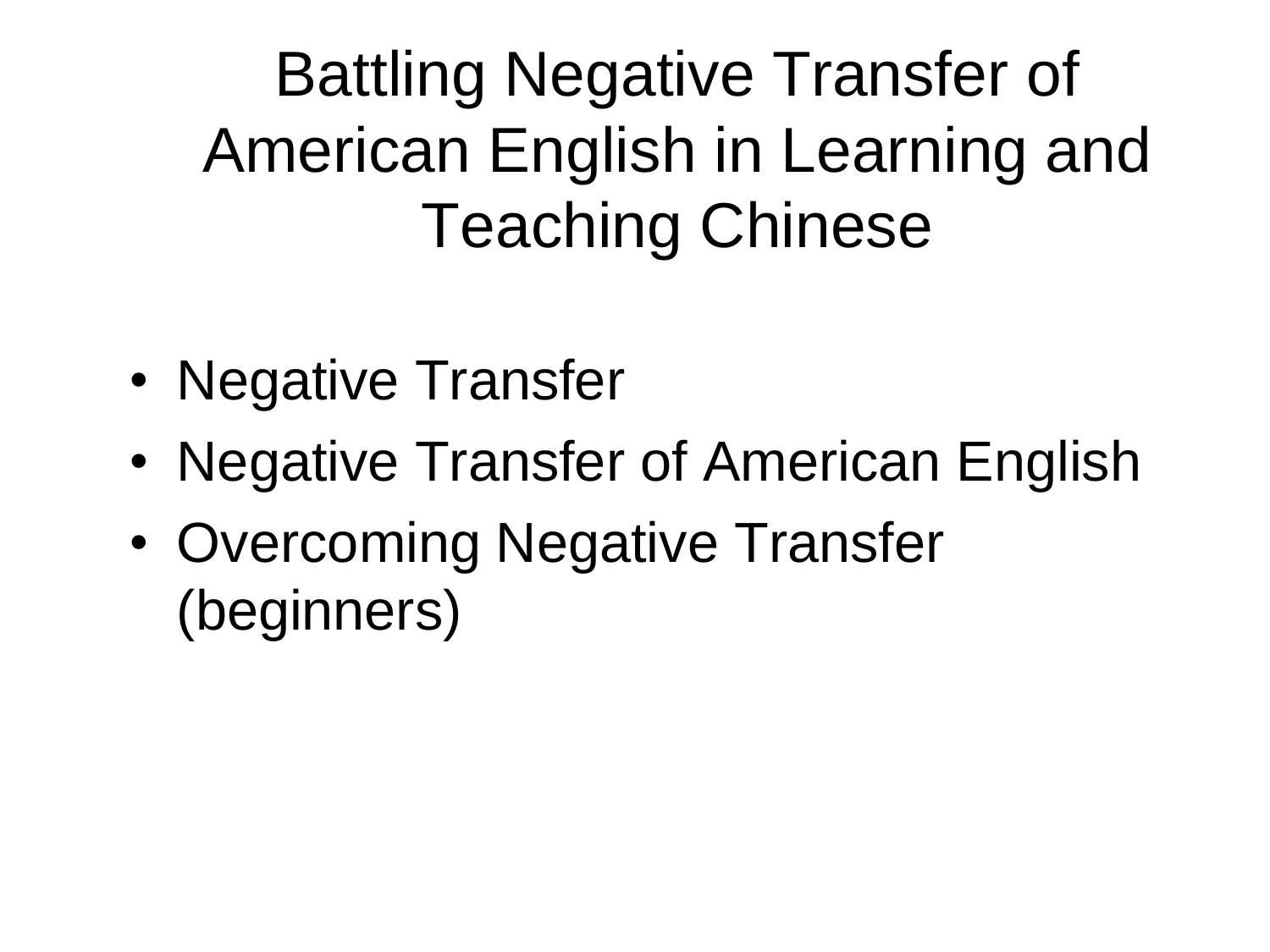- Discerning patterns of negative transfer
- Finding similar elements in both languages
- Distinguishing differences
- Producing non-existing sounds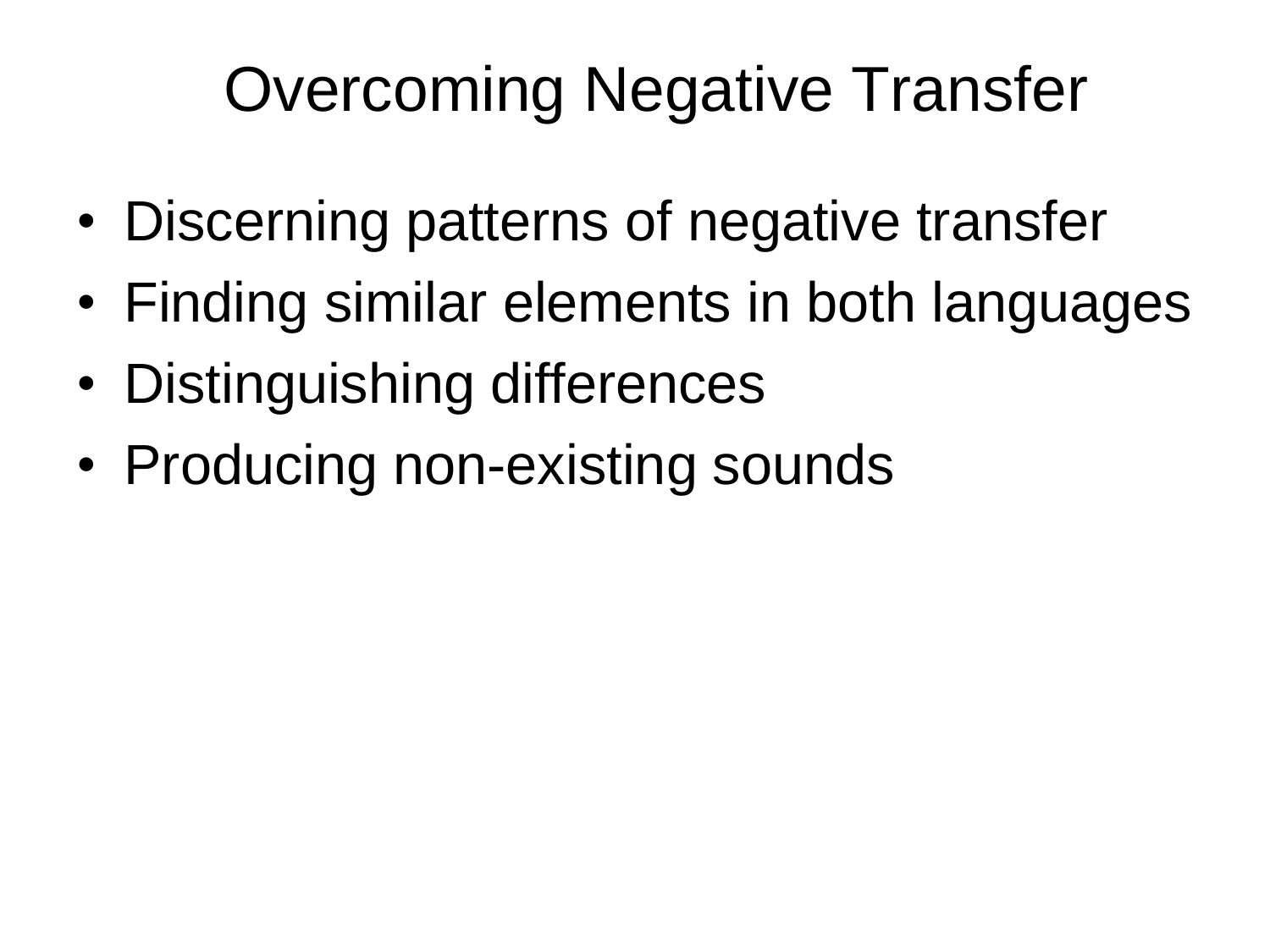#### Negative Transfer

- Transfer
- Negative Transfer (for beginners) – Pronunciation (tones; *pinyin*)
	- Conversation—sentence structure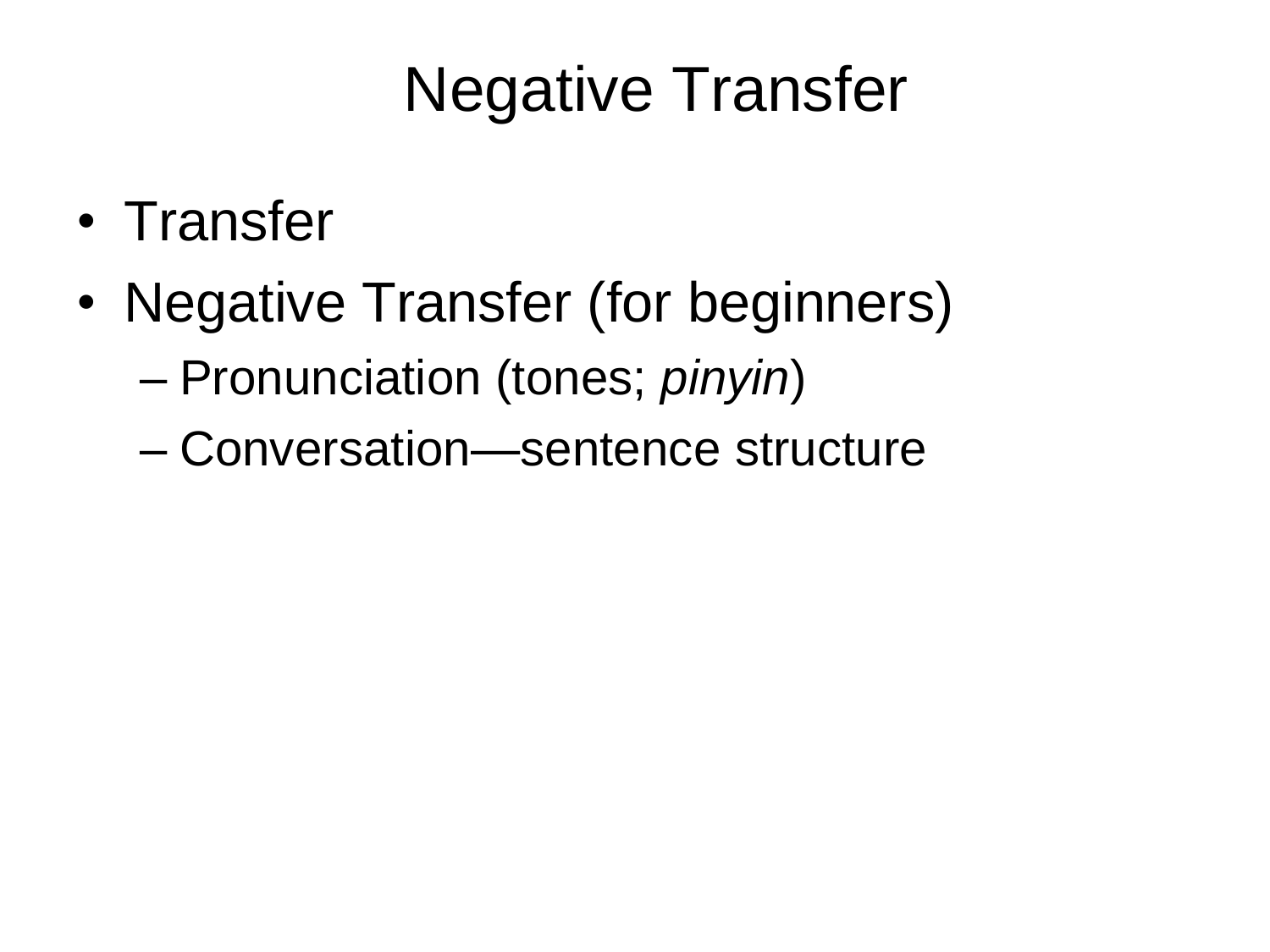#### Negative Transfer of American English

• Pronunciation (tones)

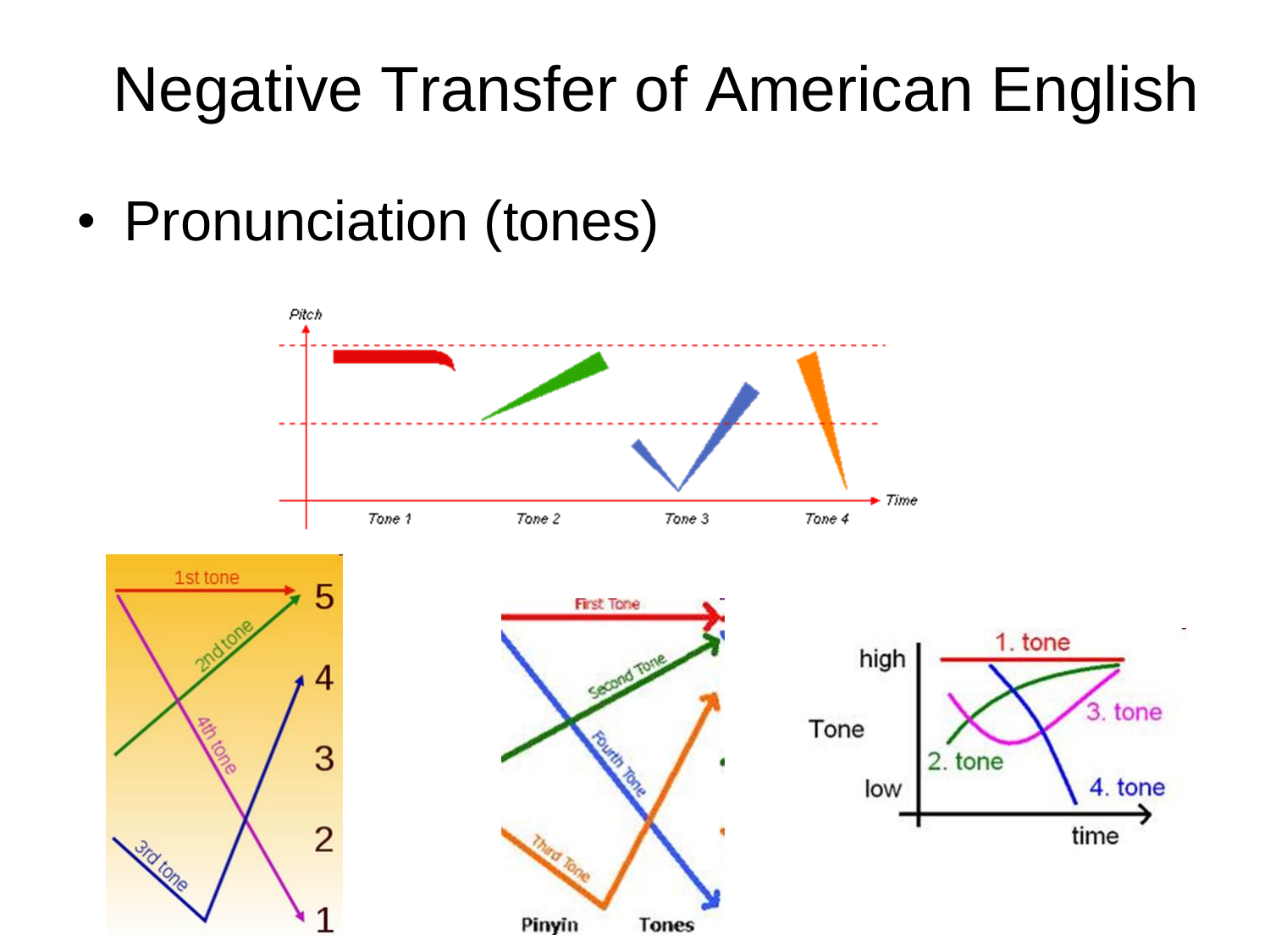#### Negative Transfer of American English

- Pronunciation (tones)
	- Most challenging: the third tone (sandhi)

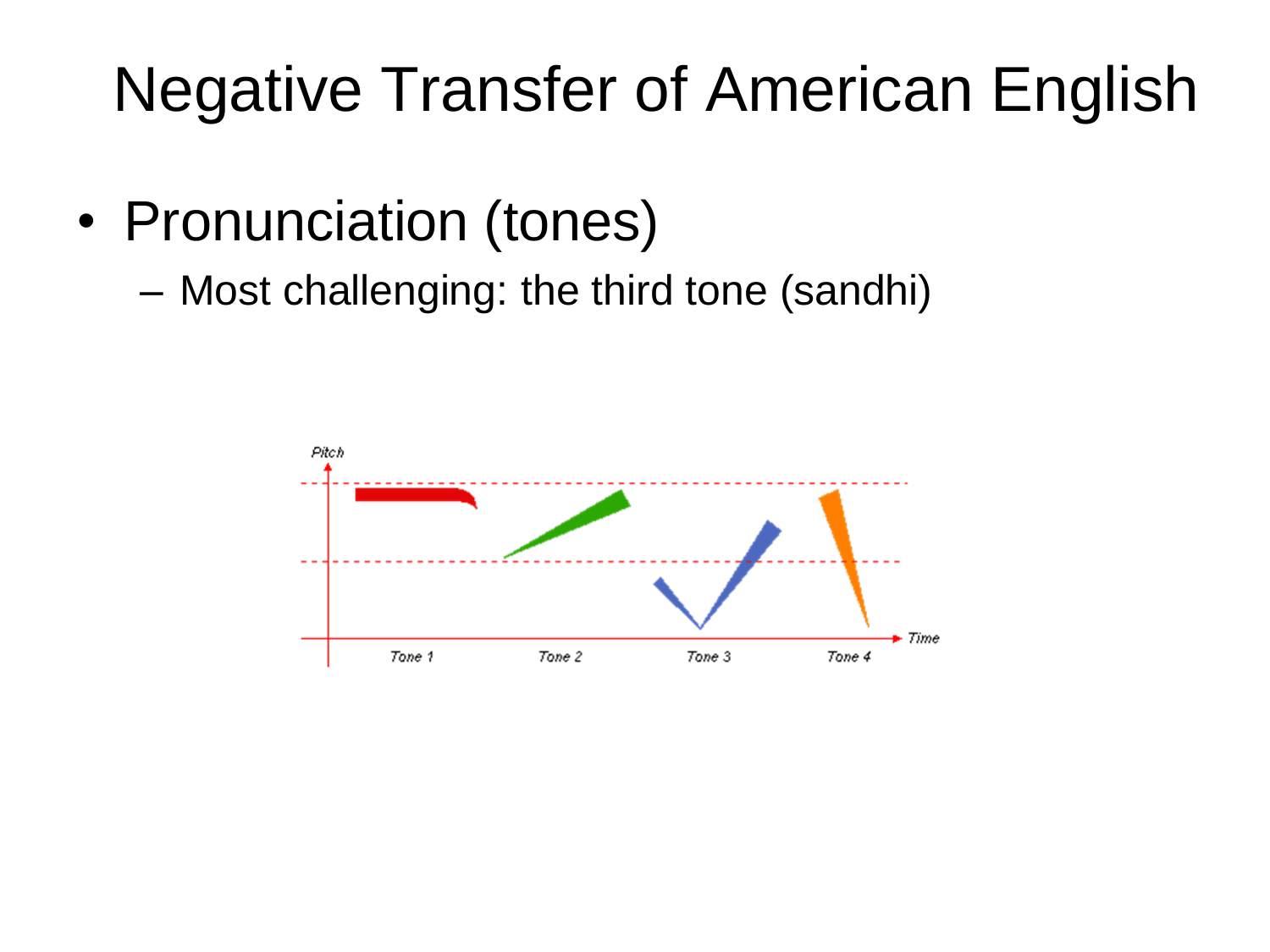- Pronunciation (tones)
	- There are at least two tones in English:
		- rising  $\langle \rangle$  & falling  $\langle \rangle$  tones
		- **e.g. Huh? (/) Hmmm… (\) What? (/) Why? (\)**
	- Most challenging tone: V

**Yes? (V)**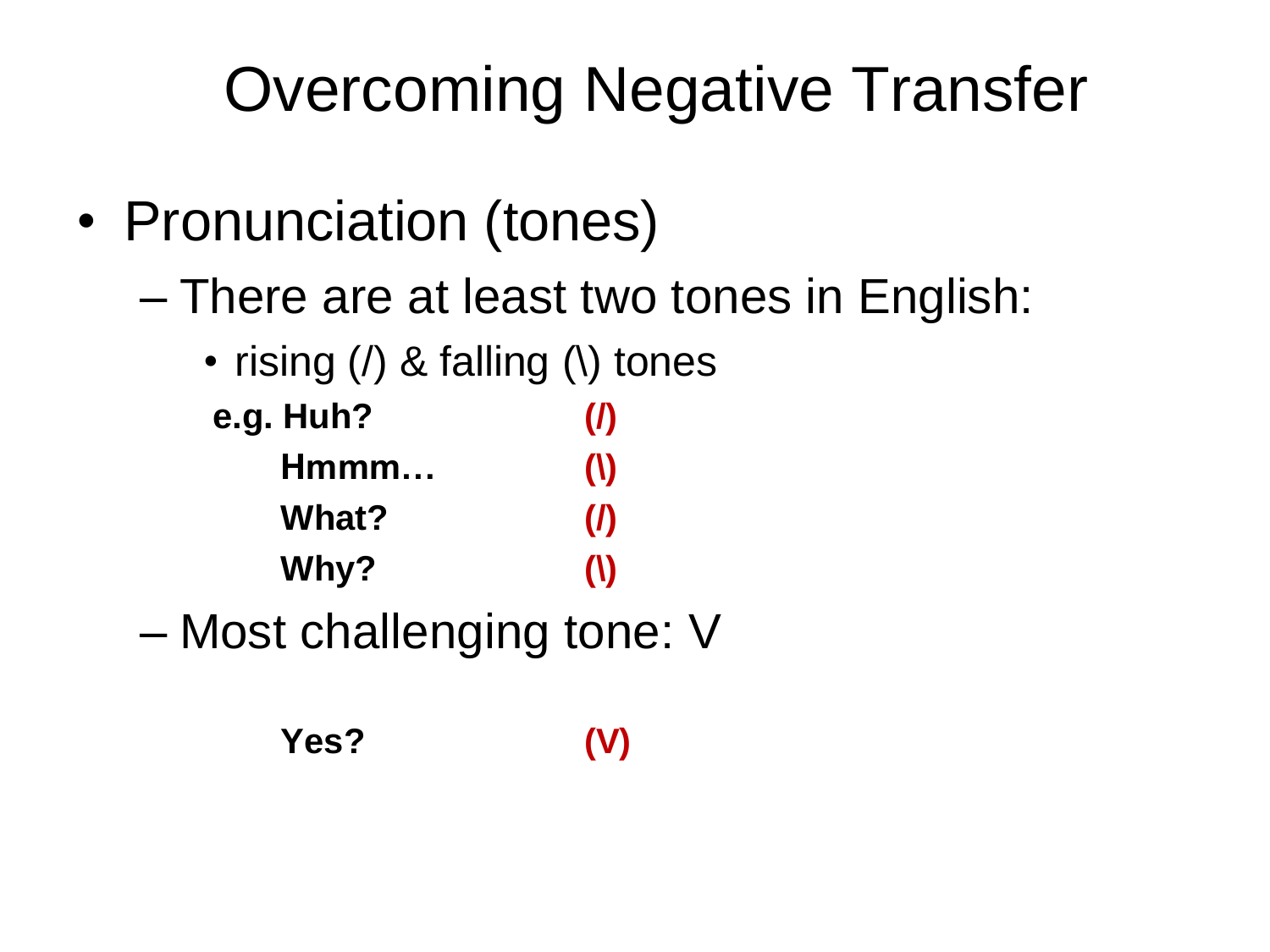- Pronunciation (tones)
	- Neutral tone vs. unstressed syllable (English):

| e.g. 爸爸 | bàba     |
|---------|----------|
| 认识      | rènshi   |
| 学生      | xuésheng |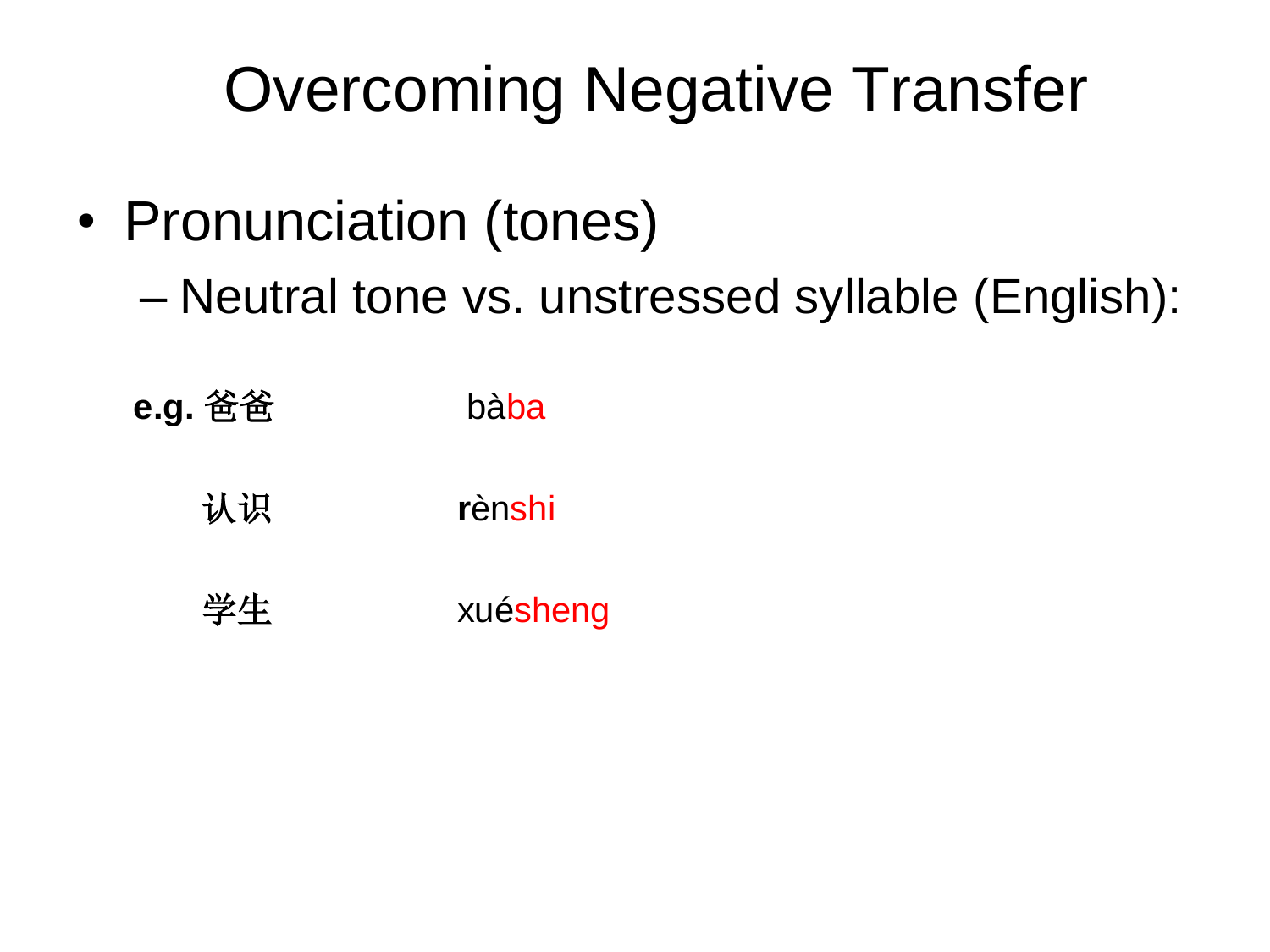## Negative Transfer of American English

• Pronunciation (*pinyin*)

Providing sound references (Blackboard posting)

[http://www.tudou.com/programs/view/D](http://www.tudou.com/programs/view/DAtqp3jPqkU/) Atqp3jPqkU/

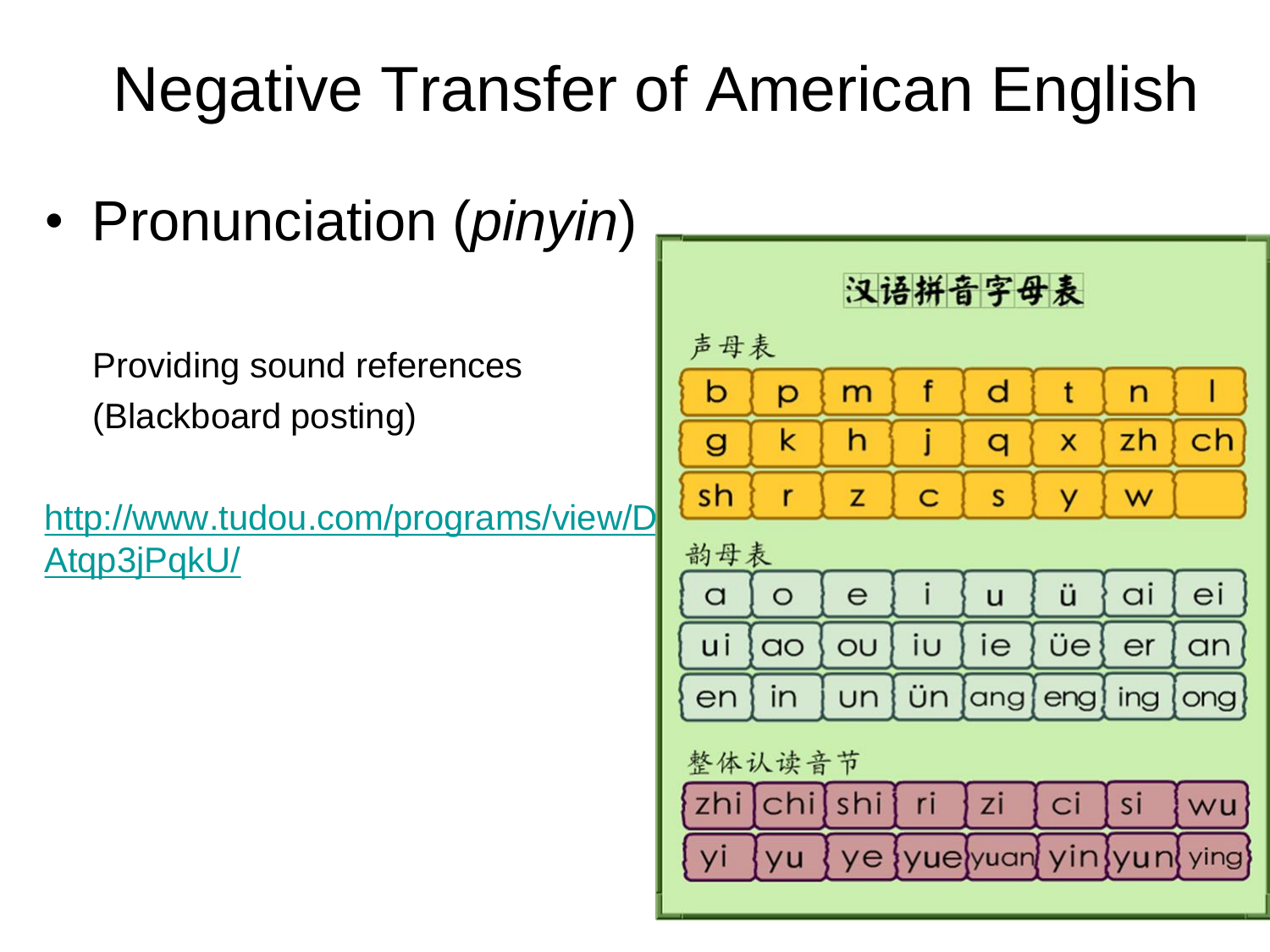- Pronunciation (*pinyin*) Taking advantage of similarities
	- $\bullet$  = ds (beads)
	- $C$

 $-Z$ 

- $\bullet$  = tz (treats)
- $-$  zh ch sh r (ran vs. run in English)  $\cdot$  = vision [ $\overline{3}$ ]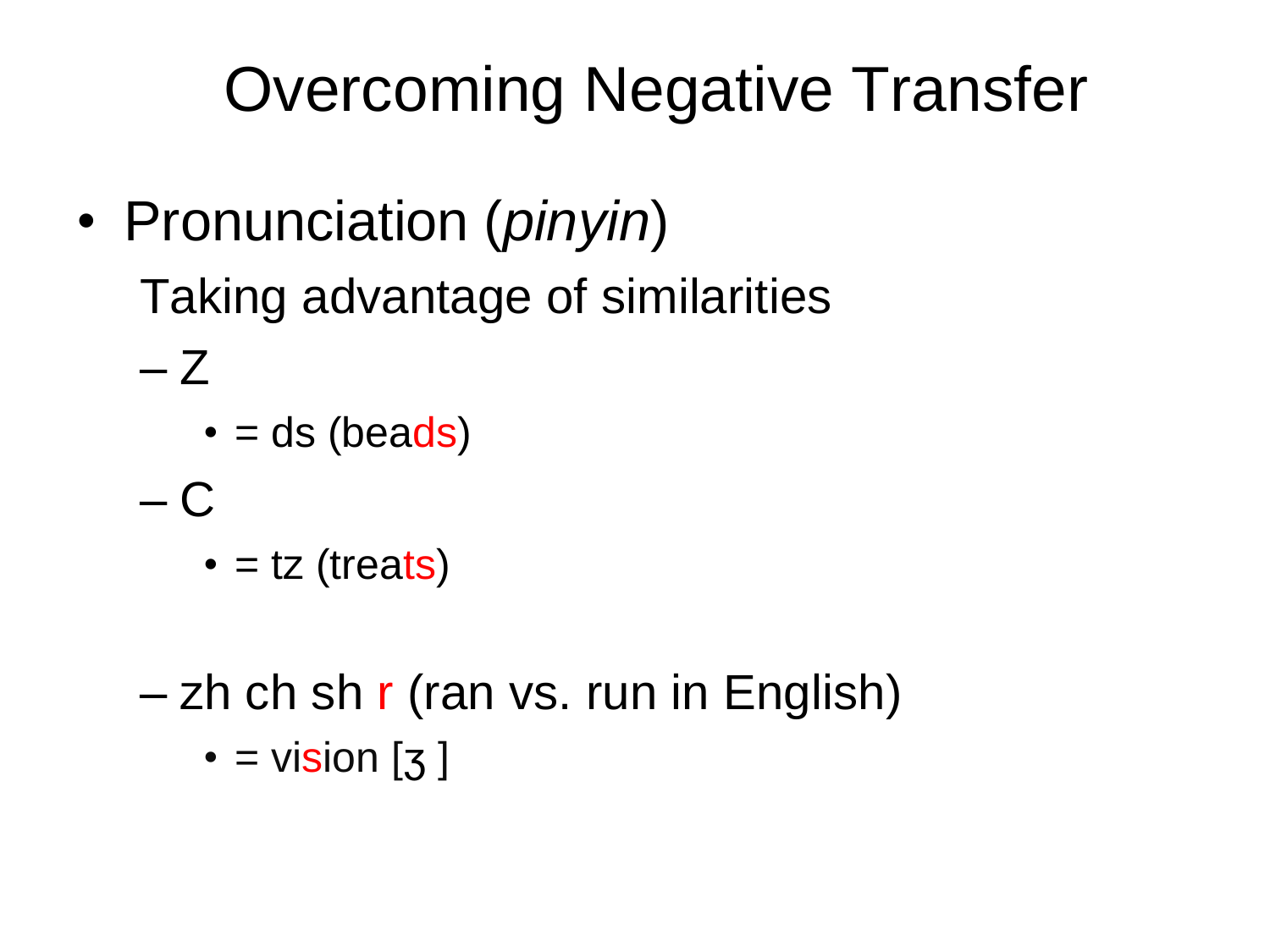- Pronunciation (*pinyin*) Taking advantage of similarities:  $-\mathsf{q}\,\mathsf{k}\,\mathsf{h}$  j q x  $q =$ cheese
	- $x =$ sheep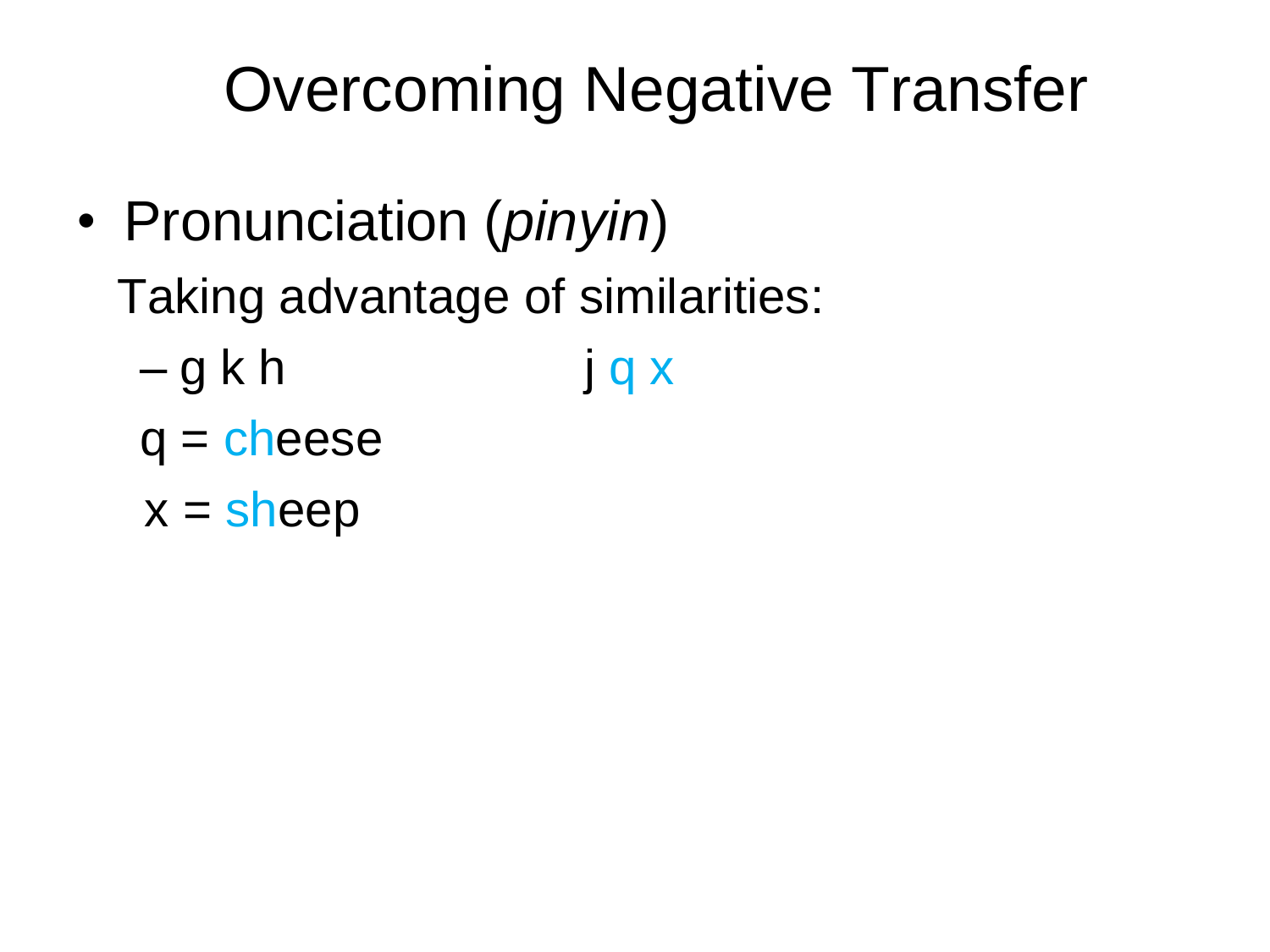• Pronunciation (*pinyin*) Differentiating differences:  $-\mathsf{g}\,\mathsf{k}\,\mathsf{h}$  j q x

 $-$  eng ong (vs.  $[$ on $]$ ) e.g. gong [gɔŋ] hong [hɔŋ] long [lɔŋ] vs. lóng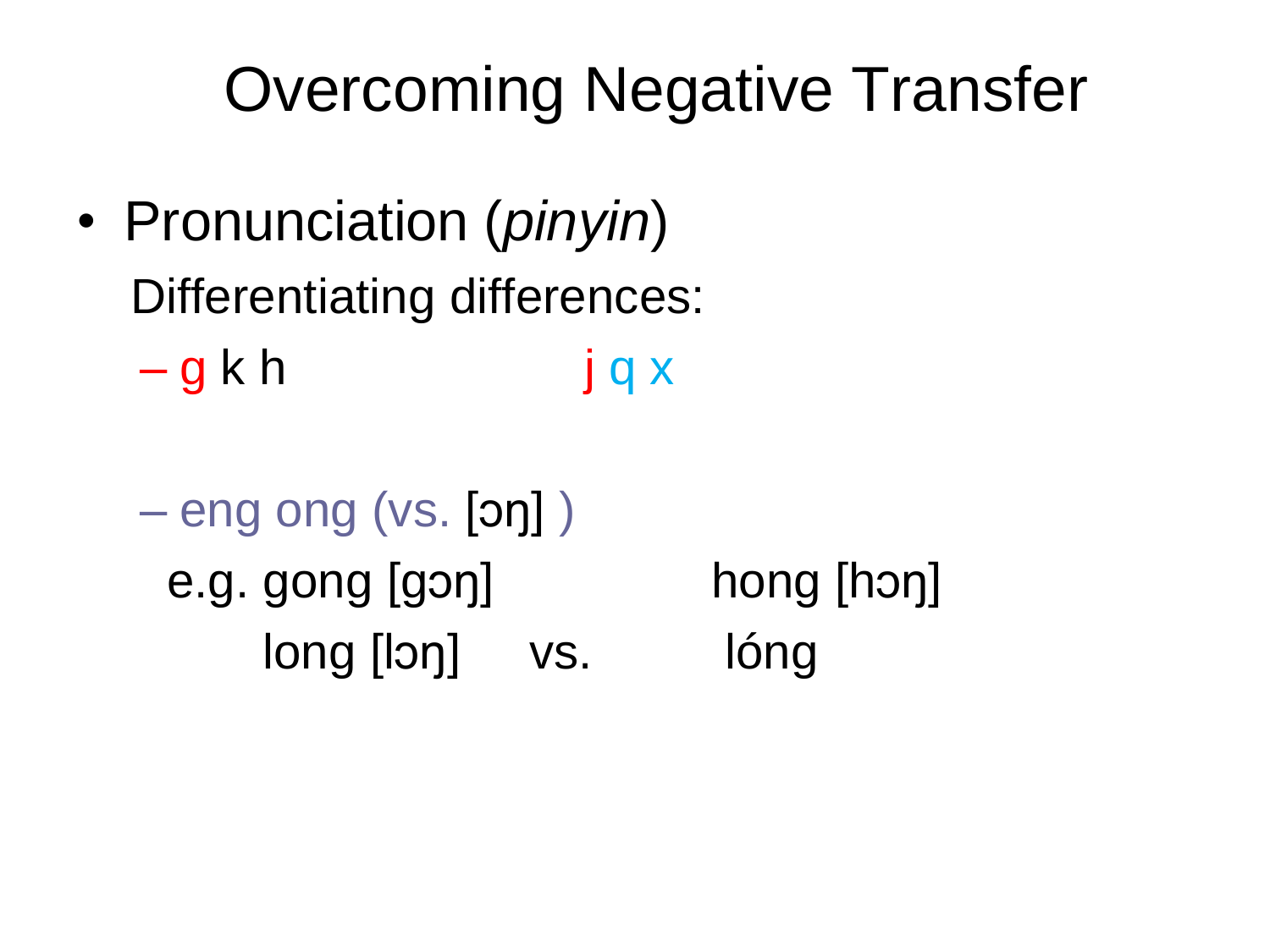• Pronunciation (*pinyin*)

Producing sounds that don't exist in English

–ü üe ün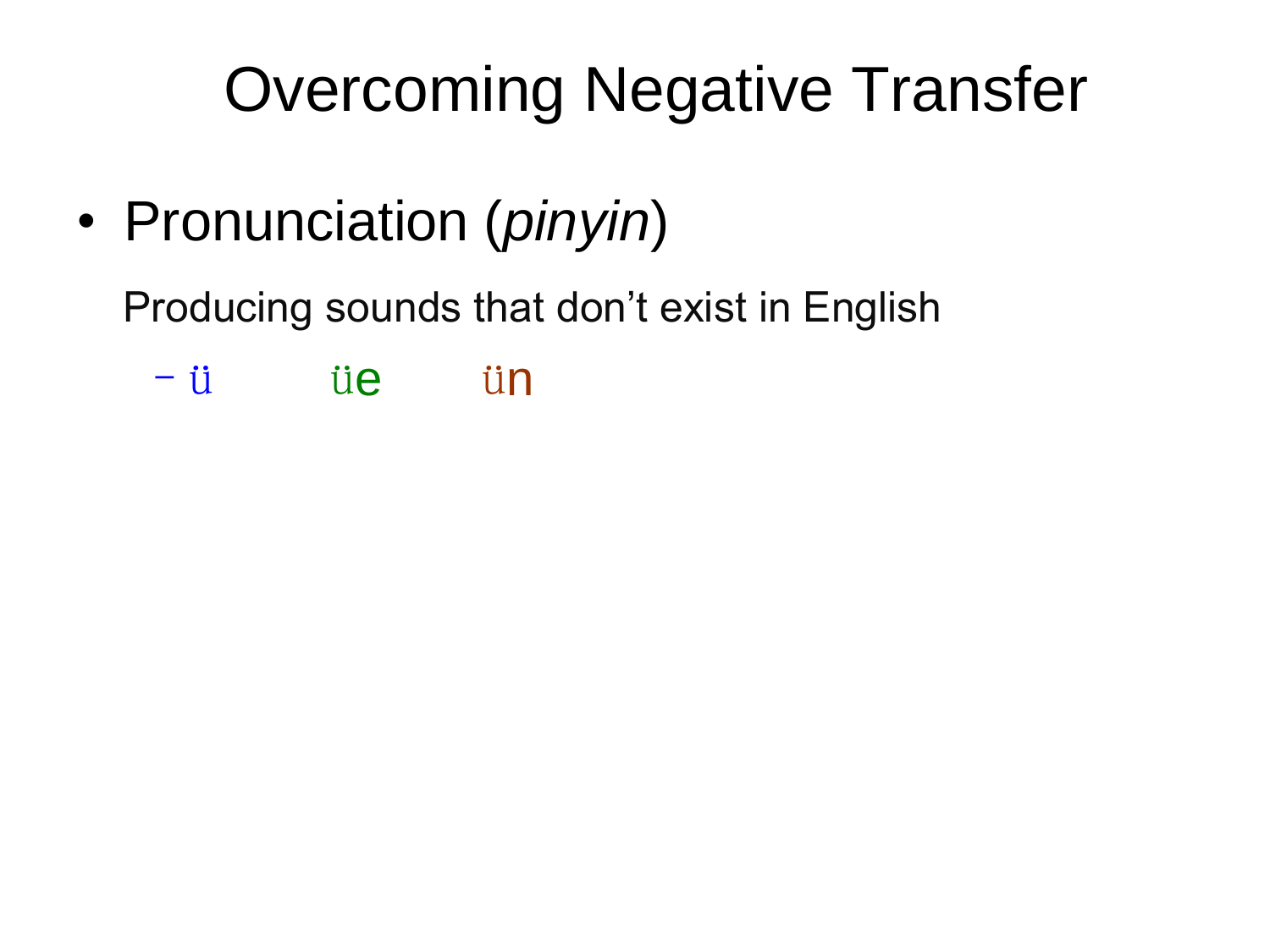#### Negative Transfer

- Negative Transfer
	- Conversation—sentence structure
		- e. g. 他说得汉语比我说流利。

#### 他是高比他的弟弟。

#### 她比她朋友喜欢极了中国音乐。

#### 我们系少七十五个学生比他们系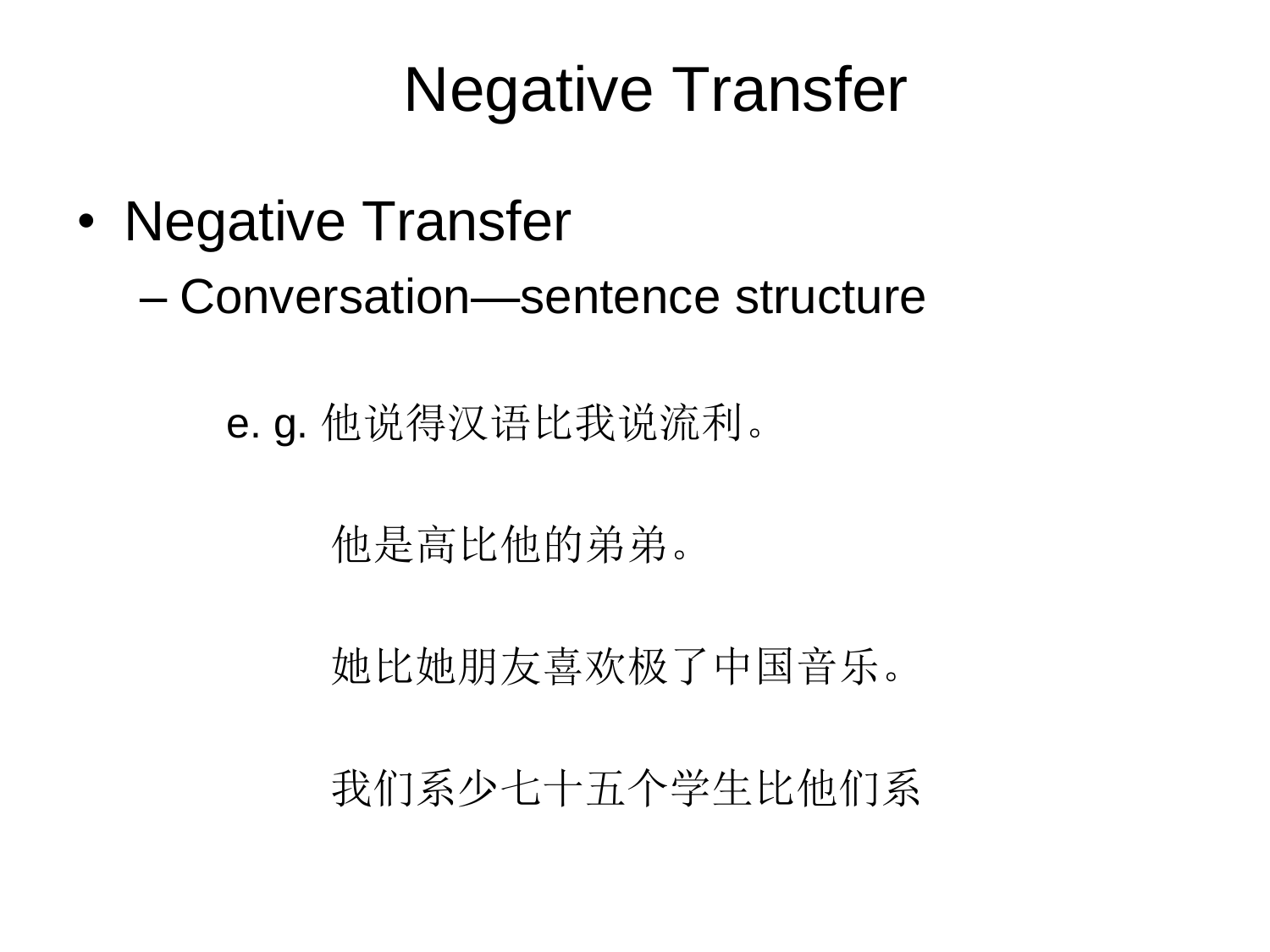• Negative Transfer

– Conversation—sentence structure

e. g. 他说得汉语比我说流利。

#### 他是高比他的弟弟。

她比她朋友喜欢极了中国音乐。

我们系少七十五个学生比他们系。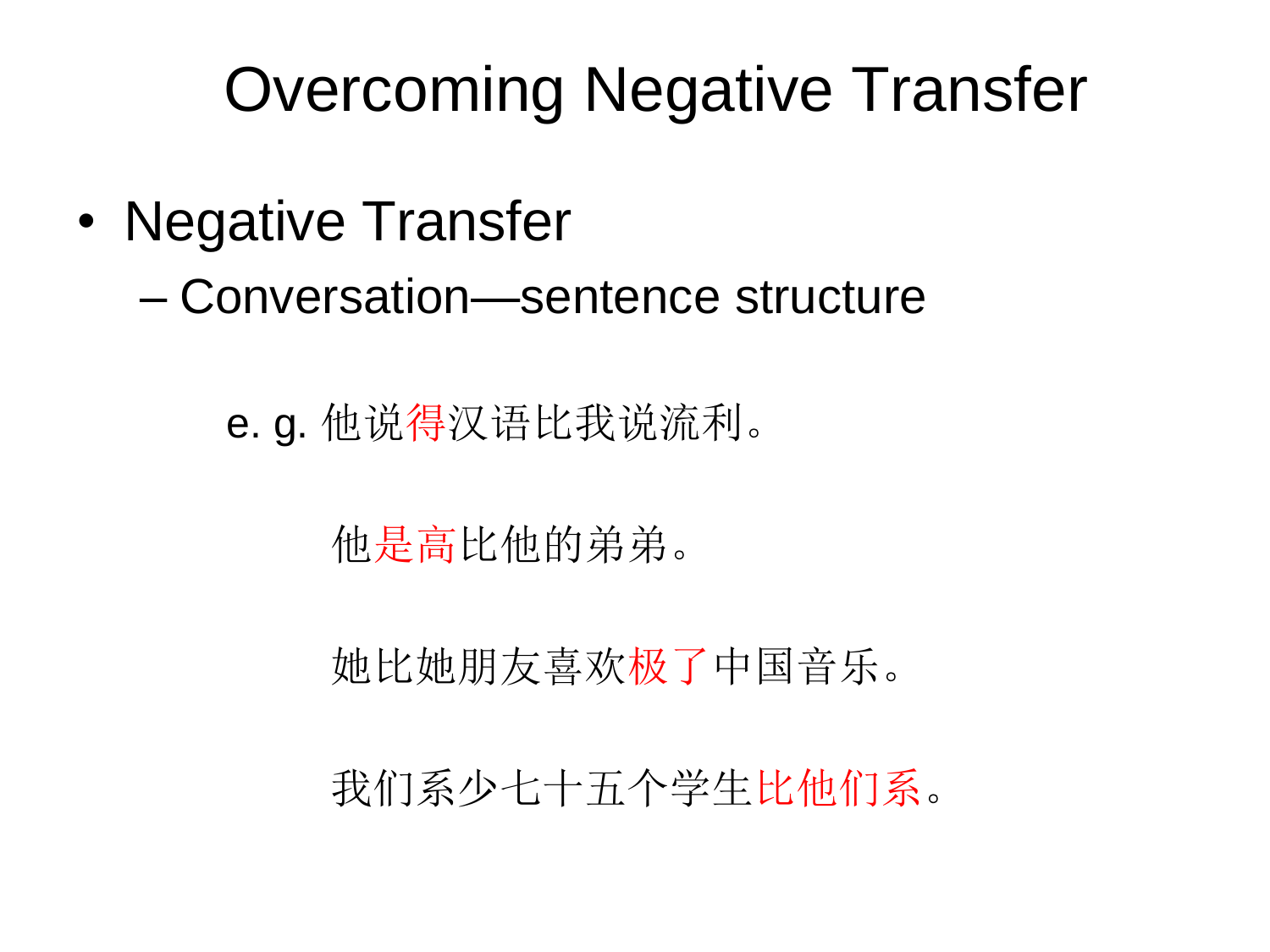• Negative Transfer

– Conversation—sentence structure

e. g. 他们都喝咖啡也。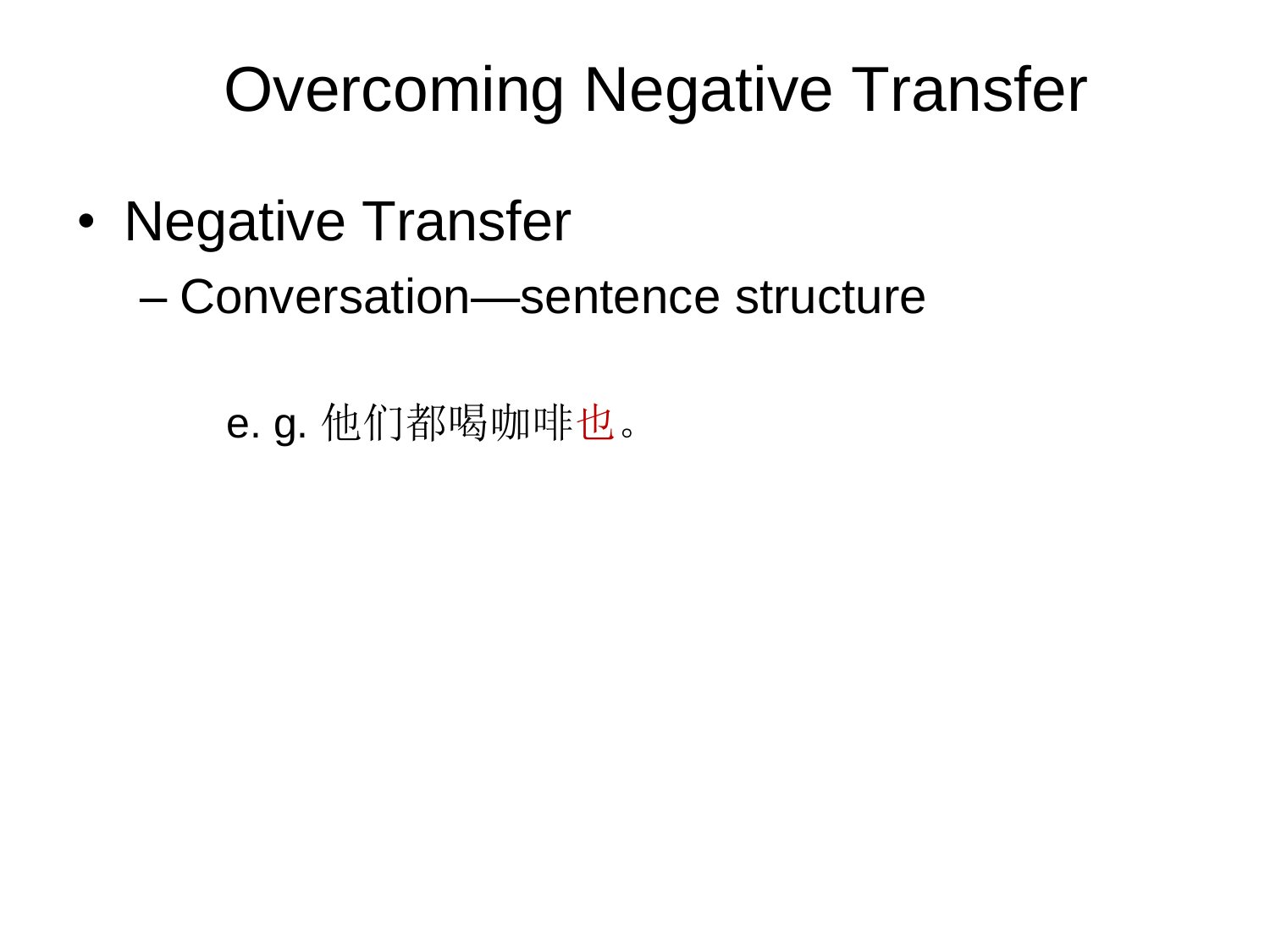Battling Negative Transfer of American English in Learning and Teaching Chinese

**Conclusions** 

For beginning Chinese learners to overcome negative transfer in oral communication:

- Finding similar elements in both languages
- Distinguishing differences